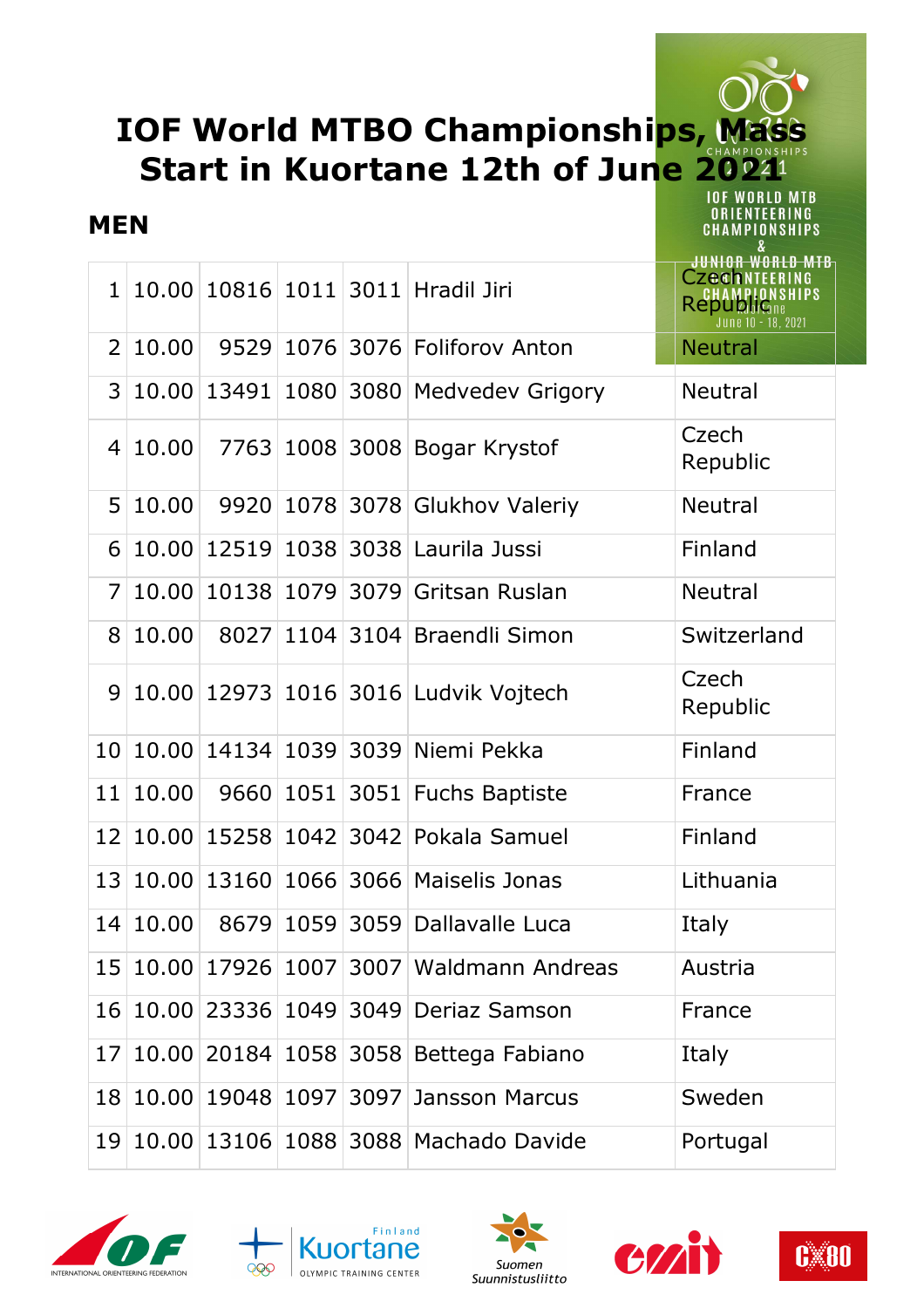| 20 | 10.00 |                          |      | 10464 1004 3004 Haselsberger Kevin        | <b>Austria</b>                             |
|----|-------|--------------------------|------|-------------------------------------------|--------------------------------------------|
| 21 |       |                          |      | 10.00 12357 1015 3015 Laciga Radek        | Czech <sup>021</sup><br>Relocution MTB     |
| 22 | 10.00 |                          |      | 20294 1072 3072 Baley Yuri                | <b>N</b> CHAMPIONSHIPS<br><b>WORLD MTB</b> |
| 23 | 10.00 | 20438                    | 1047 | 3047 Courtois Yoann                       |                                            |
| 24 | 10.00 |                          |      | 23088 1106 3106 Jaeggi Adrian             | Switzerländ                                |
| 25 | 10.00 |                          |      | 22624   1092   3092   Garcia Garcia Angel | <b>Spain</b>                               |
| 26 | 10.00 | 8879                     | 1065 | 3065 Dmukauskas Sarunas                   | Lithuania                                  |
| 27 | 10.00 | 28620                    | 1054 | 3054 Pourre Jeremi                        | France                                     |
| 28 | 10.00 | 28207                    | 1053 | 3053 Pinsard Florian                      | France                                     |
| 29 | 10.00 | 7939                     | 1001 | 3001 Breitschaedel Tobias                 | Austria                                    |
| 30 | 10.00 | 9423                     | 1087 | 3087 Ferreira Joao                        | Portugal                                   |
| 31 | 10.00 | 11590                    | 1037 | 3037 Kaskinen Kare                        | Finland                                    |
| 32 | 10.00 | 21281                    | 1021 | 3021 Friis Oliver                         | Denmark                                    |
| 33 | 10.00 | 10305                    | 1033 | 3033 Haga Andre                           | Finland                                    |
| 34 | 10.00 |                          |      | 9323 1002 3002 Exler Florian              | Austria                                    |
| 35 | 10.00 |                          |      | 17454 1062 3062 Turra Piero               | Italy                                      |
| 36 | 10.00 |                          |      | 19391 1101 3101 Svard Sebastian           | Sweden                                     |
| 37 | 10.00 | 11567                    |      | 1029 3029 Karm Marek                      | Estonia                                    |
| 38 |       | 10.00 23061              |      | 1089 3089 Roothans Paul                   | Portugal                                   |
|    |       | 39 10.00 22006 1093 3093 |      | Marin Vargas Juan<br>Francisco            | Spain                                      |
| 40 |       |                          |      | 10.00 20941 1010 3010 Hasek Jan           | Czech<br>Republic                          |
| 41 |       |                          |      | 10.00 25360 1036 3036 Kaksonen Teemu      | Finland                                    |
| 42 |       |                          |      | 10.00 22646 1094 3094 Toll Clos David     | Spain                                      |









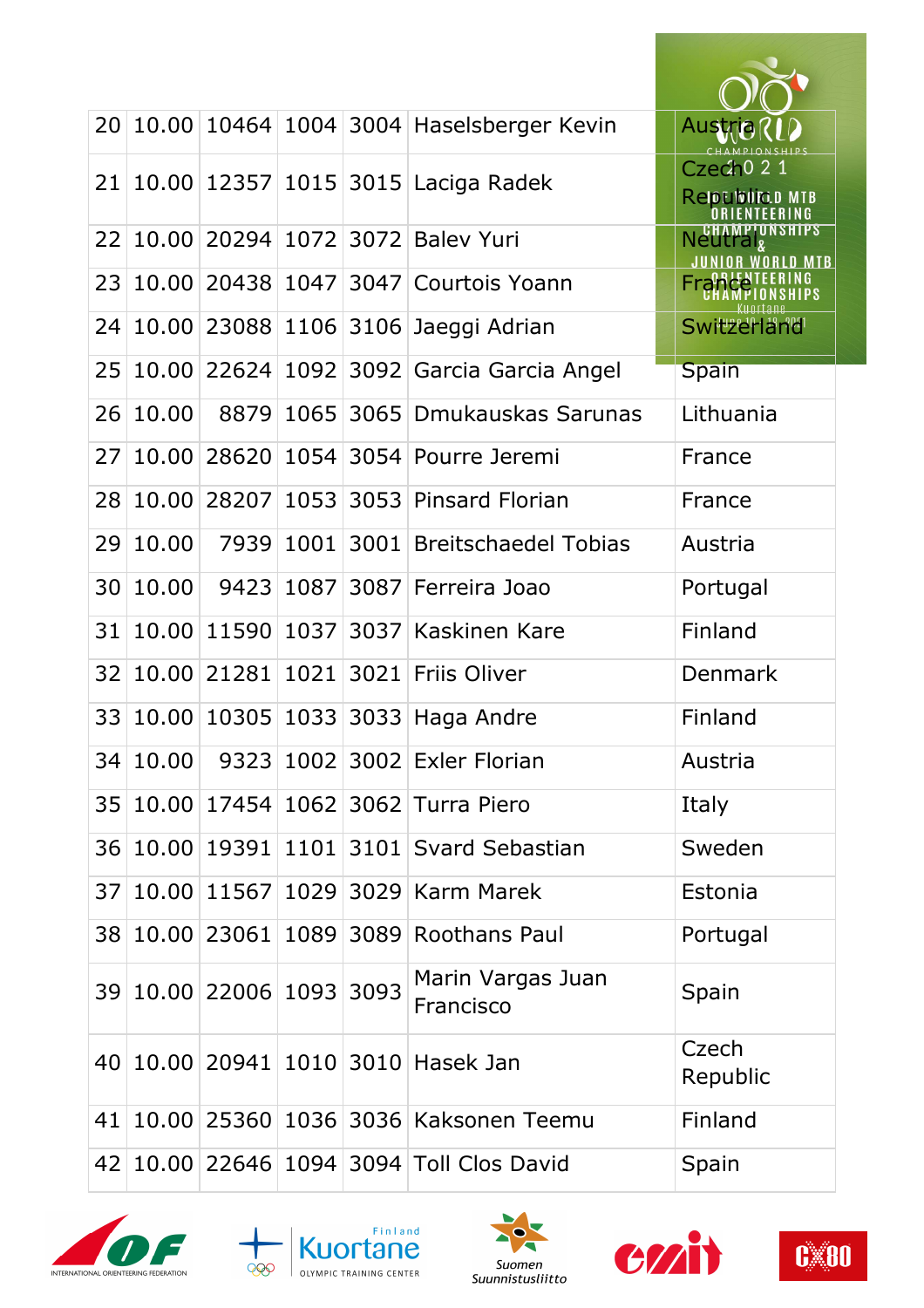| 43 |       |             |      | 10.00 29234 1060 3060 Mariani Antonio | Ital                                                   |
|----|-------|-------------|------|---------------------------------------|--------------------------------------------------------|
| 44 |       | 10.00 24832 |      | 1026 3026 Steinthal Thomas            | Den <b>ก</b> ิลย์k1                                    |
| 45 | 10.00 | 24759       | 1074 | 3074 Buzovkin Danil                   | <b>10F WORLD MTB</b><br>Neutraltering<br>CHAMPIONSHIPS |
| 46 |       | 10.00 21464 | 1063 | 3063 Sarksna Andris                   | <b>Laivua world MTB</b>                                |
| 47 |       | 10.00 23324 |      | 1064 3064 Ambrazas Ignas              | I ith AMPIP<br>une 10 - 18, 2021                       |
| 48 |       | 10.00 19562 |      | 1005 3005 Kogler Bernhard             | <b>Austria</b>                                         |
| 49 | 10,00 | 23233       | 1061 | 3061 Osti Dante                       | Italy                                                  |
| 50 | 10.00 | 25008       | 1098 | 3098 Jonsson Gustav                   | Sweden                                                 |
| 51 | 10.00 | 26778       |      | 1099 3099 Nordgren Rasmus             | Sweden                                                 |
| 52 | 10.00 | 34212       |      | 1105 3105 Hotz Silas                  | Switzerland                                            |
| 53 | 10.00 | 8404        |      | 1009 3009 Chmelar Lukas               | Czech<br>Republic                                      |
| 54 | 10.00 | 36232       |      | 1102 3102 Svedberg Patrik             | Sweden                                                 |
| 55 | 10.00 | 41776       |      | 1071 3071 Valiauga Arnoldas           | Lithuania                                              |
| 56 |       |             |      | 10.00 20129 1012 3012 Kamaryt Tomas   | Czech<br>Republic                                      |
| 57 | 10.00 | 40785       | 1057 | 3057 Wilms Lukas                      | Germany                                                |
| 58 |       | 10.00 20453 |      | 1086 3086 Kielak Hubert               | Poland                                                 |

# **WOMEN**

|  |  | 101 10.15 19395 1014 3014 Kubinova Veronika | Czech<br>Republic |
|--|--|---------------------------------------------|-------------------|
|  |  | 102 10.15 5923 1019 3019 Tichovska Martina  | Czech<br>Republic |
|  |  | 103 10.15 2064 1035 3035 Hara Marika        | Finland           |
|  |  | 104 10.15 5812 1024 3024 Soegaard Camilla   | Denmark           |









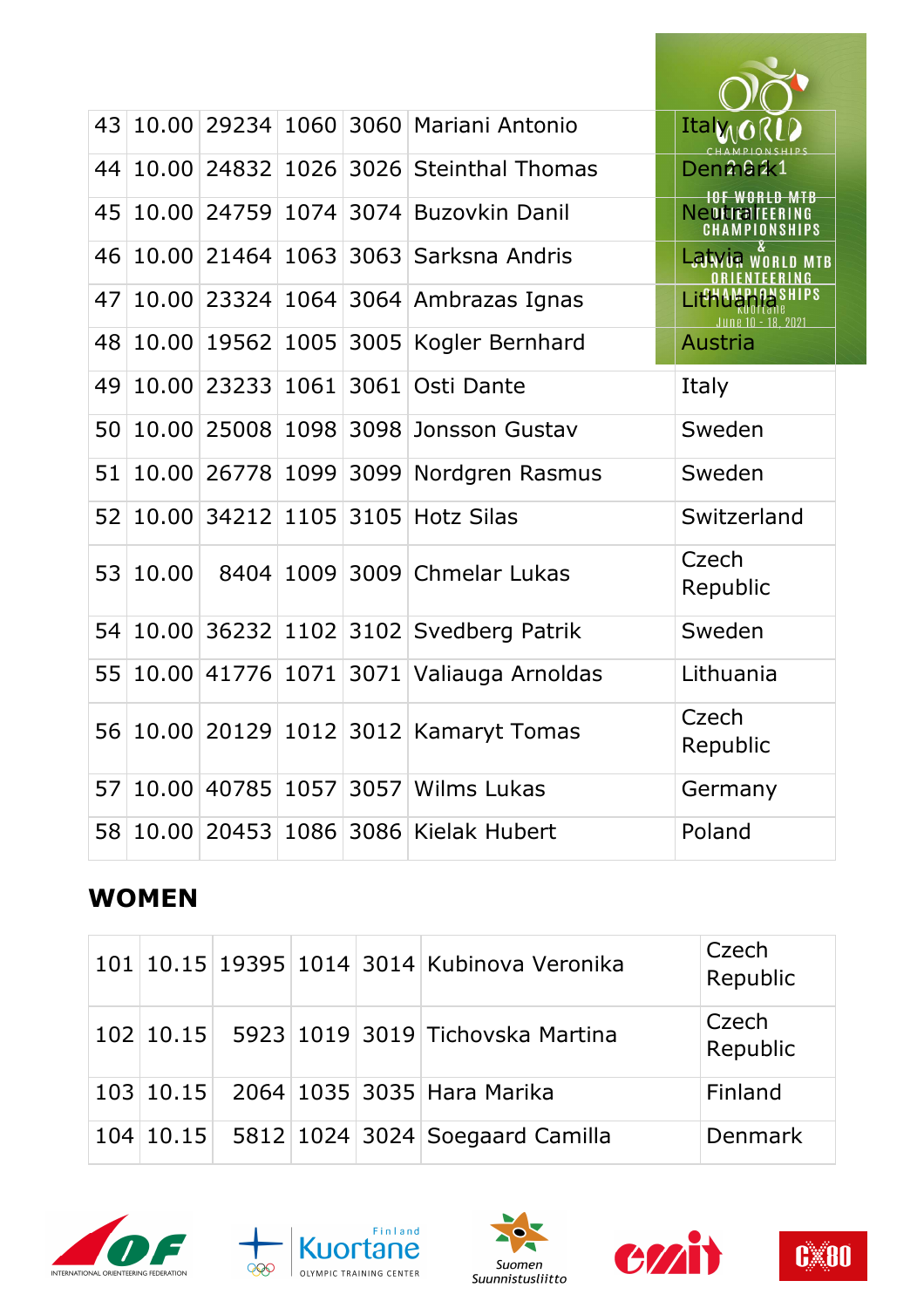|     | 105 10.15 | 5767  |         |      | 1083 3083 Svir Anastasiya                     | Neutra                 |
|-----|-----------|-------|---------|------|-----------------------------------------------|------------------------|
| 106 | 10.15     | 5619  | 1045    |      | 3045 Stengard Ingrid                          | Fi219r2d1              |
| 107 | 10.15     | 23319 | 1050    |      | 3050 Devillers Constance                      |                        |
| 108 | 10.15     | 6009  | 1084    |      | 3084 Trifilenkova Anastasia                   | nheu tra<br><b>MTB</b> |
| 109 | 10.15     | 563   | 1073    |      | 3073 Bolshova Anastasiya                      | - 18. 2021             |
| 110 | 10.15     | 6260  | 1081    | 3081 | ShipilovaVinogradova<br>Olga                  | <b>Neutral</b>         |
| 111 | 10.15     | 4855  | 1006    | 3006 | <b>Reiner Marina</b>                          | Austria                |
| 112 | 10.15     | 6568  | 1069    |      | 3069 Mickuviene Algirda                       | Lithuania              |
| 113 | 10.15     | 5068  | 1043    |      | 3043 Saarela Ruska                            | Finland                |
| 114 | 10.15     | 1986  |         |      | 1034 3034 Haga Antonia                        | Finland                |
| 115 | 10.15     | 964   | 1020    |      | 3020 Christoffersen Caecilie                  | Denmark                |
| 116 | 10.15     | 4686  | 1077    |      | 3077 Foliforova Svetlana                      | <b>Neutral</b>         |
| 117 | 10.15     | 28486 | 1095    | 3095 | <b>Bylars Linn</b>                            | Sweden                 |
| 118 | 10.15     |       |         |      | 19930 1018 3018 Novakova Katerina             | Czech<br>Republic      |
| 119 | 10.15     |       |         |      | 1742 1003 3003 Gigon Michaela                 | Austria                |
| 120 |           |       |         |      | 10.15 37248 1017 3017 Musilova Vendula        | Czech<br>Republic      |
| 121 | 10.15     | 5390  |         |      | 1090 3090 Silva Ana Filipa                    | Portugal               |
|     |           |       |         |      | 122 10.15 20457 1048 3048 Denaix Lou          | France                 |
| 123 | 10.15     |       |         |      | 1124 1056 3056 Dannowski Anke                 | Germany                |
| 124 |           |       |         |      | 10.15 38802 1052 3052 Garcin Lou              | France                 |
|     |           |       |         |      | 125 10.15 20458 1067 3067 Michnovic Viktorija | Lithuania              |
|     | 126 10.15 |       | 40 1091 | 3091 | Aguilera Viladomiu<br>Monica                  | Spain                  |









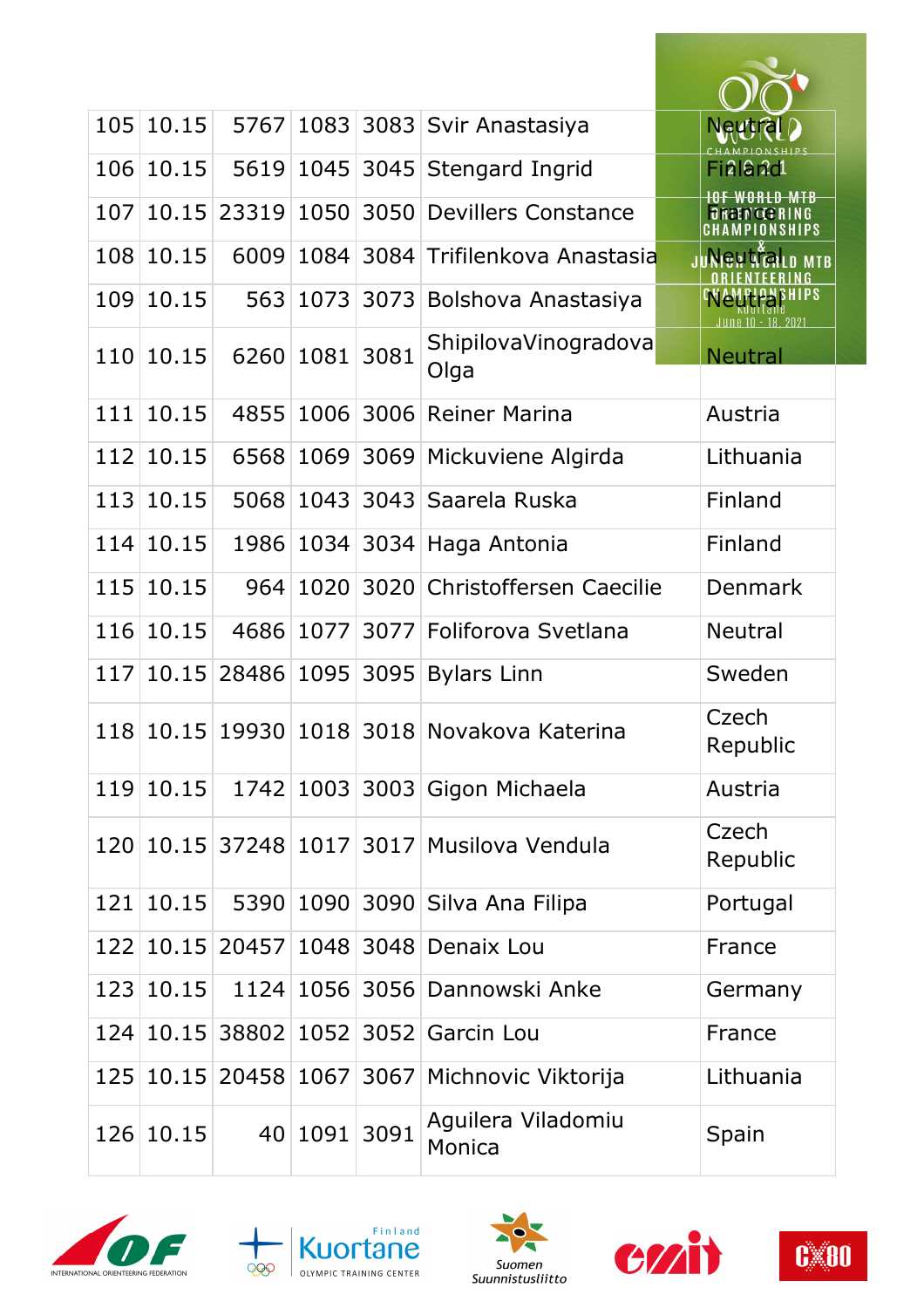| 127 | 10.15 |                           |           |           | 2207 1028 3028 Hirv Eleri                 | Estonia              |
|-----|-------|---------------------------|-----------|-----------|-------------------------------------------|----------------------|
| 128 | 10.15 | 24656                     | 1082      |           | 3082 Sukholovskaja Uliana                 | Neutral              |
| 129 | 10.15 | 25359                     |           |           | 1046 3046 Valimaa Eveliina                | <b>ORTLATTER</b>     |
|     |       | 130 10.15 21873 1023 3023 |           |           | Nielsen Birka<br>Oehlenschlaeger          | linr world mtb       |
| 131 | 10.15 | 5839                      | 1032      | 3032      | Tammemae Piibe                            | <b>Eston la 2021</b> |
| 132 | 10.15 | 5572                      |           |           | 1025 3025 Splittorff Nikoline             | <b>Denmark</b>       |
| 133 | 10.15 | 25634                     | 1055      | 3055      | <b>Rudkiewicz Lucie</b>                   | France               |
| 134 | 10.15 |                           |           |           | 24215 1070 3070 Umbrasaite Juste          | Lithuania            |
| 135 | 10.15 |                           | 4535 1041 | 3041      | Pesu Mervi                                | Finland              |
| 136 | 10.15 | 5926                      |           | 1103 3103 | <b>Tiderman Anna</b>                      | Sweden               |
| 137 | 10.15 | 27631                     | 1096      |           | 3096 Gustafsson Karin                     | Sweden               |
|     |       |                           |           |           | 138 10.15 20101 1013 3013 Kubinova Romana | Czech<br>Republic    |
| 139 |       |                           |           |           | 10.15 40840 1100 3100 Palm Ella           | Sweden               |

## **MEN20**

|  |                           |  | 201 11.45 27205 1129 3129 Pritsik Sander   | Estonia               |
|--|---------------------------|--|--------------------------------------------|-----------------------|
|  | 202 11.45 37619 1171 3171 |  | <b>Villar Gorriz Jose</b><br>Antonio       | Spain                 |
|  |                           |  | 203 11.45 28481 1112 3112 Hnilica Hannes   | Austria               |
|  |                           |  | 204 11.45 34276 1152 3152 Zigilejus Vejus  | Lithuania             |
|  |                           |  | 205 11.45 34350 1167 3167 Trunin Aleksandr | Russian<br>Federation |
|  |                           |  | 206 11.45 28048 1176 3176 Rieder Noah      | Switzerland           |
|  |                           |  | 207 11.45 41841 1173 3173 Hansson Jon      | Sweden                |









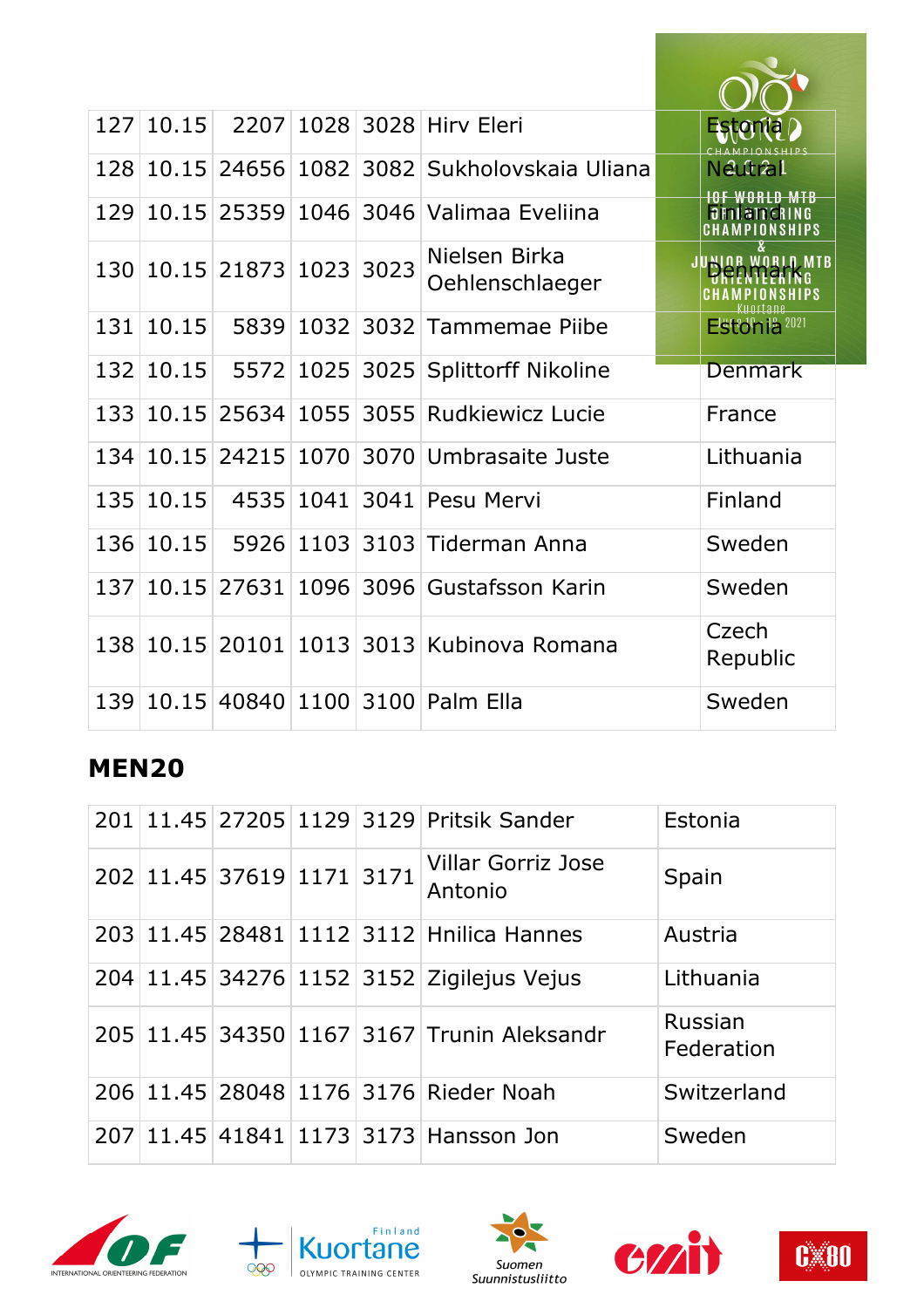|     |                             |      |           | 208 11.45 28535 1115 3115 Koffler Georg       | Austria                                                     |
|-----|-----------------------------|------|-----------|-----------------------------------------------|-------------------------------------------------------------|
| 209 |                             |      |           | 11.45 34122 1121 3121 Tuma Matej              | Czech2Rebublic                                              |
|     |                             |      |           | 210 11.45 33980 1162 3162 Kuznetsov Vladimir  | <b>RUSSIBIENTEERI</b><br><b>CHAMPIONSHIPS</b><br>Federation |
| 211 |                             |      |           | 11.45 38439 1133 3133 Hanhijarvi Paulus       | <b>Finlal</b>                                               |
| 212 | 11.45 11375                 |      | 1125 3125 | Jorgensen Morten                              | Denmark <sup>18, 2021</sup>                                 |
| 213 |                             |      |           | 11.45 34322 1144 3144 Demaret Joly Albin      | France                                                      |
| 214 |                             |      |           | 11.45 25409 1154 3154 Niebielski Bartosz      | Poland                                                      |
|     | 215 11.45 34261             |      |           | 1131 3131 Autio Wertti                        | Finland                                                     |
| 216 | 11.45 34214 1116            |      |           | 3116 Wieser Lukas                             | Austria                                                     |
| 217 |                             |      |           | 11.45 41710 1164 3164 Shaidaiuk Nikolai       | Russian<br>Federation                                       |
| 218 | 11.45   28533   1139   3139 |      |           | Rissanen Antti                                | Finland                                                     |
| 219 | 11.45 41720                 | 1170 |           | 3170 Lopez Plazas Cesar                       | Spain                                                       |
| 220 | 11.45 34217                 | 1114 | 3114      | <b>Illig Martin</b>                           | Austria                                                     |
| 221 |                             |      |           | 11.45 34278 1148 3148 Lukosius Nojus          | Lithuania                                                   |
|     |                             |      |           | 222 11.45 41727 1158 3158 Iivashchenko Ruslan | Russian<br>Federation                                       |
|     |                             |      |           | 223 11.45 38434 1134 3134 Klemettinen Simo    | Finland                                                     |
|     |                             |      |           | 224 11.45 25401 1122 3122 Wohanka Richard     | Czech Republic                                              |
|     |                             |      |           | 225 11.45 38561 1142 3142 Berthaud Armel      | France                                                      |
|     | 226 11.45 25435 1126 3126   |      |           | Noergaard Mikkel<br><b>Brunstedt</b>          | <b>Denmark</b>                                              |
| 227 | 11.45 41808 1177 3177       |      |           | Schnyder Flurin                               | Switzerland                                                 |
|     |                             |      |           | 228 11.45 41711 1165 3165 Shvedov Yaroslav    | Russian<br>Federation                                       |









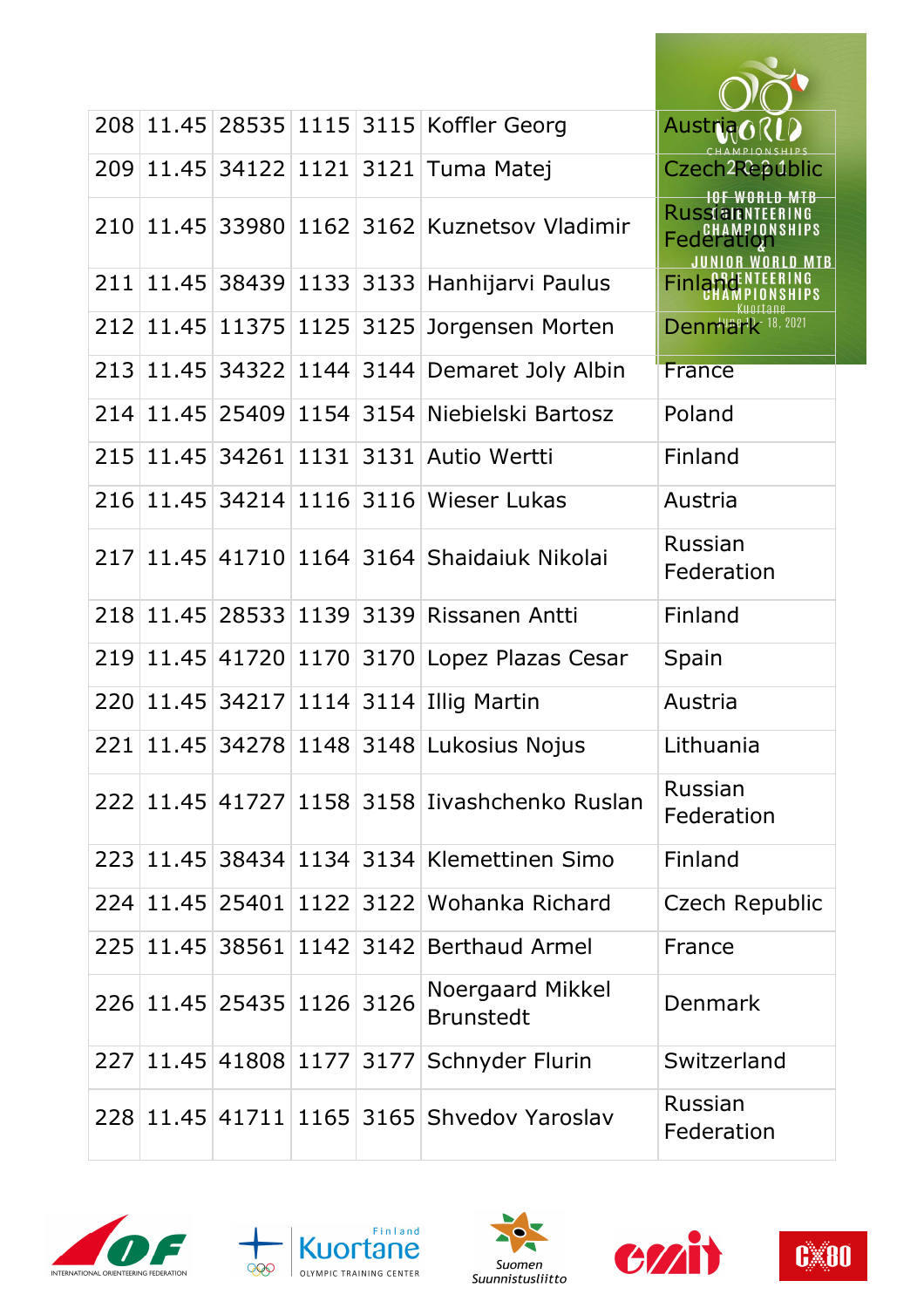|  | 229 11.45 25452 1124 3124 |  | Hoffmann Noah<br>Tristan                     | Der<br>2021                                     |
|--|---------------------------|--|----------------------------------------------|-------------------------------------------------|
|  |                           |  | 230 11.45 41781 1150 3150 Sliuzelis Mykolas  | Lith Um WERLD MTB<br>' NR I E NTE E R I N G     |
|  |                           |  | 231 11.45 40381 1130 3130 Aaltonen Tatu      | <b>AMPIUNSHIPS</b><br>Finland<br><b>RID MTB</b> |
|  |                           |  | 232 11.45 41767 1136 3136 Pesu Akseli        | <b>Finland</b><br>'IInrtane                     |
|  |                           |  | 233 11.45 38553 1145 3145 Labarbe Logan      | France <sup>e 10 - 18,</sup> 2021               |
|  |                           |  | 234 11.45 41830 1117 3117 Cernik Adam        | <b>Czech Republic</b>                           |
|  |                           |  | 235 11.45 41780 1159 3159 Kolomnin Leonid    | Russian<br>Federation                           |
|  |                           |  | 236 11.45 34216 1111 3111 Gaudernak Benjamin | Austria                                         |

## **WOMEN20**

|     |                           |  | 301   12.00   34338   1163   3163   Landgraf Ekaterina | Russian<br>Federation |
|-----|---------------------------|--|--------------------------------------------------------|-----------------------|
|     |                           |  | 302 12.00 41837 1174 3174 Palm Tilda                   | Sweden                |
|     |                           |  | 303 12.00 34320 1146 3146 Pauly Lilou                  | France                |
|     |                           |  | 304   12.00   41809   1175   3175   Hofer Lena         | Switzerland           |
|     |                           |  | 305   12.00   25215   1156   3156   Costa Marisa       | Portugal              |
|     |                           |  | 306 12.00 34106 1141 3141 YliHietanen Silja            | Finland               |
|     |                           |  | 307   12.00   25591   1157   3157   Aksenova Alena     | Russian<br>Federation |
|     |                           |  | 308 12.00 34127 1155 3155 Nyga Julia                   | Poland                |
| 309 |                           |  | 12.00 28063 1123 3123 Henriksen Annika                 | <b>Denmark</b>        |
|     | 310 12.00 33417 1169 3169 |  | Garcia Rodriguez<br><b>Nerea</b>                       | Spain                 |
| 311 |                           |  | 12.00 38564 1153 3153 Zvirblyte Ausrine                | Lithuania             |
|     |                           |  | 312 12.00 23781 1113 3113 Hnilica Jana                 | Austria               |